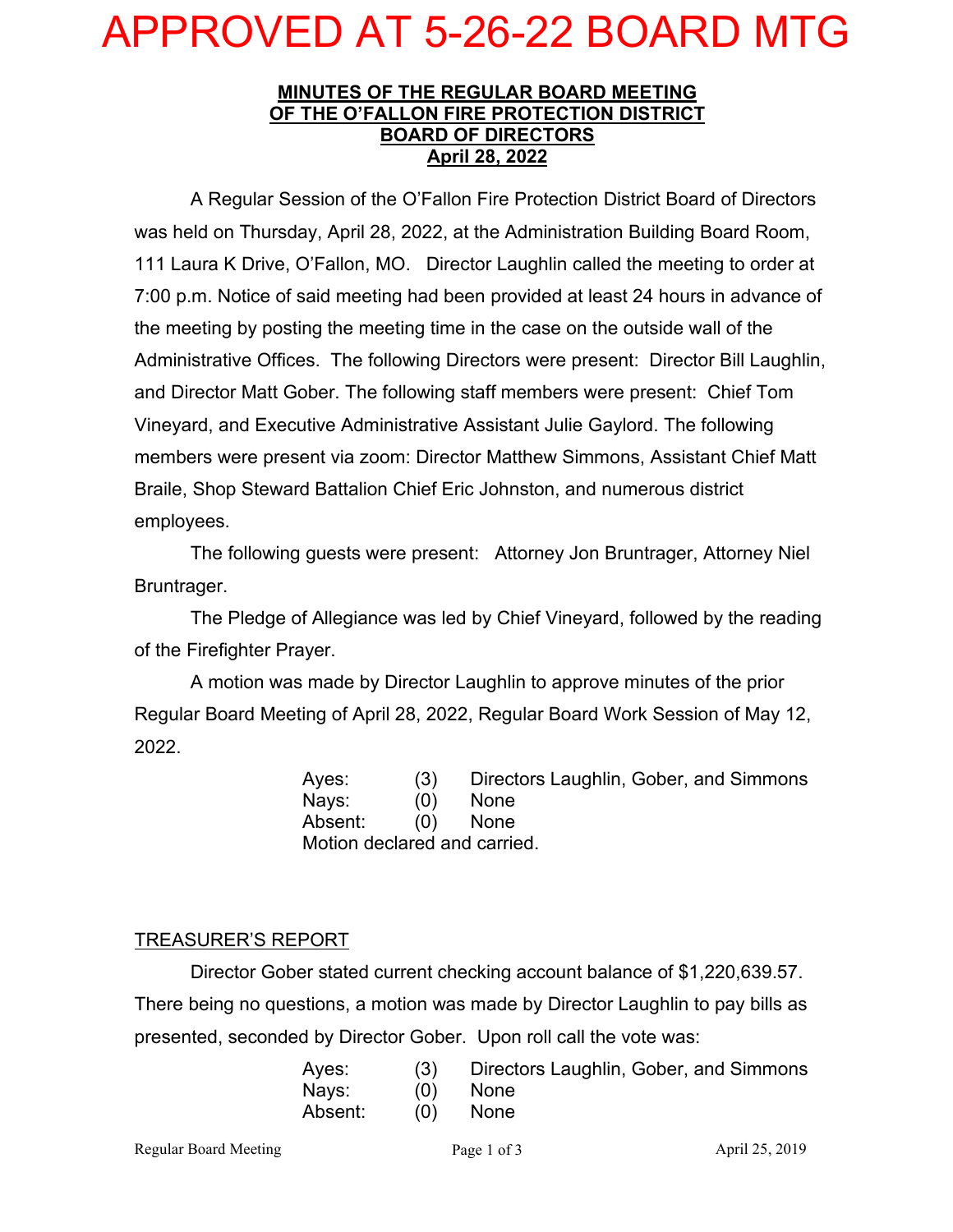# APPROVED AT 5-26-22 BOARD MTG

Motion declared and carried.

### CITIZEN COMMENTS: None.

#### COMMUNICATIONS:

Director Laughlin wanted to apologize for not making it to the district's community outreach trivia night. Shop Steward Battalion Chief Eric Johnston mentioned that the O'Fallon Community Outreach will be putting on a cornhole tournament later in June.

### OLD BUSINESS

Chief Vineyard gave an update on the senate bill that would eliminate property tax for St. Charles County. Chief stated that Chief Skip Stephens from Cottleville and he testified at a house committee hearing against the bill and how it would affect the fire district.

#### NEW BUSINESS

There was a discussion regarding replacing Station 3 recliners. Chief Vineyard stated that this was approved as a budget item but wanted to let the board know that they are moving forward with that.

A motion was made at 7:10 p.m. by Director Laughlin to go into Closed Session under RSMo 610.021 (1) Legal Actions involving a public governmental body and confidential or privileged communications between a public governmental body or its representatives and its attorneys; (3) Hiring or promoting of particular employees by a public governmental body, and (13) Individually Identifiable Personnel Records, seconded by Director Gober. Upon roll call the vote was:

| Aves: | (3)                          | Directors Laughlin, Gober, and Simmons |
|-------|------------------------------|----------------------------------------|
| Navs: | (O)                          | None                                   |
|       | Absent: (0) None             |                                        |
|       | Motion declared and carried. |                                        |

Regular Board Meeting Page 2 of 3 April 25, 2019 A motion was made at 7:18 p.m. by Director Laughlin to adjourn the Closed Session and reconvene in Open Session, seconded by Director Gober. Upon roll call the vote was: